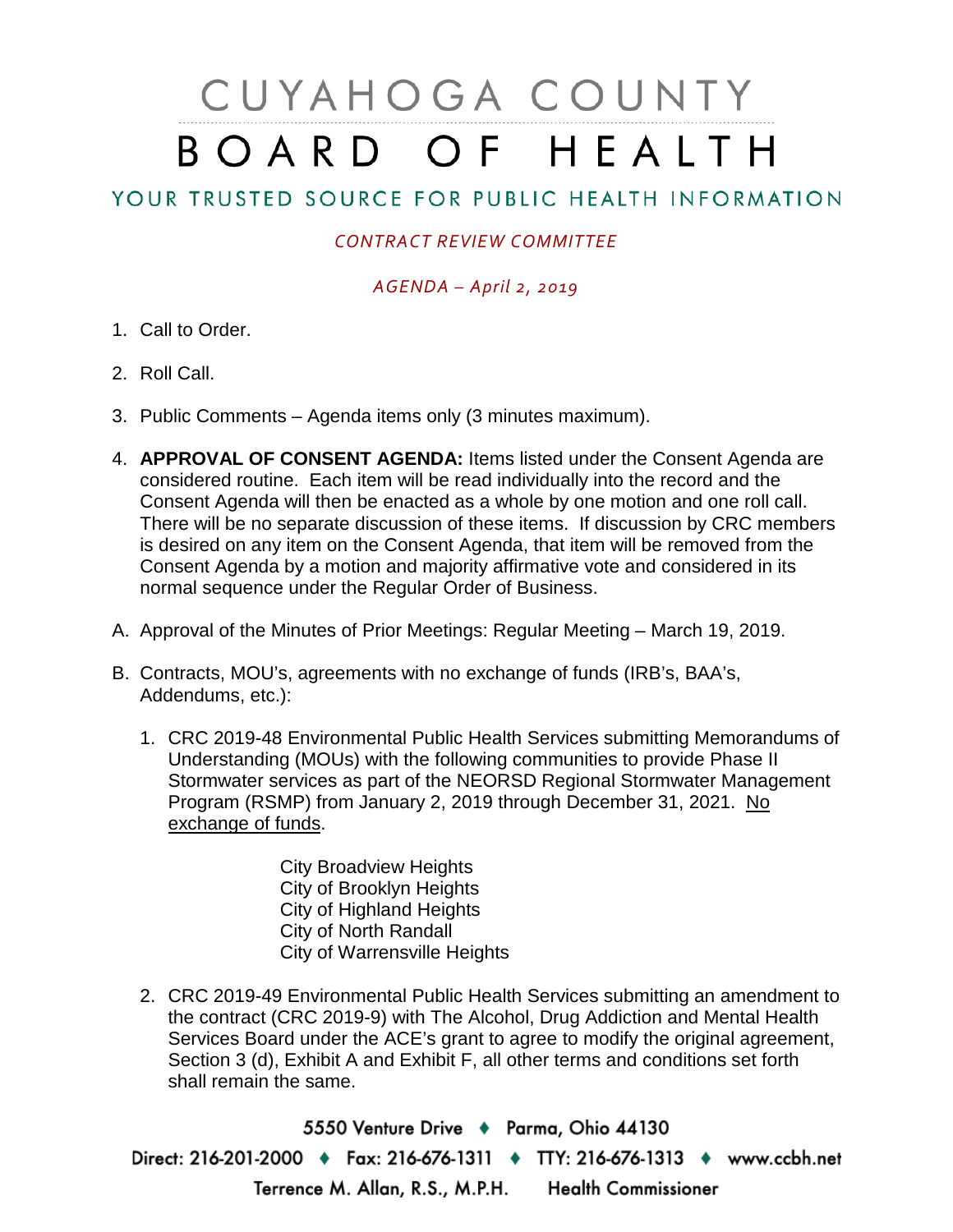3. CRC 2019-50 Environmental Public Health Services submitting a Memorandum of Understanding (MOU) with the Berea City School District to participate in a pilot project to reduce the effects of Adverse Childhood Experiences on substance abuse using the protective environmental of the schools and creating innovative community partnerships from December 1, 2018 through September 30, 2019. No exchange of Funds.

#### 5. **CONTRACTS AND AWARDS:**

- A. Tabled Items
	- 1. CRC 2018-100 7208 Broadview Rd. Parma, Ohio 44134
	- 2. CRC 2018-123 7454 Bronson Rd. Olmsted Township, Ohio 44138
	- 3. CRC 2018-160 27912 Pergl Rd. Solon, Ohio 44139
	- 4. CRC 2018-161 27605 Pergl Rd. Glenwillow, Ohio 44139
	- 5. CRC 2018-162 6845 Richmond Rd. Glenwillow, Ohio 44139
- B. New Items For Review
	- 1. Bid/Quote Openings ≥ \$25,000.00

None

2. Bid/Quote Openings < \$25,000.00

*Lead Program* 

a. CRC 2019-51 1741 Coit Ave. East Cleveland, Ohio 44112

5550 Venture Drive ♦ Parma, Ohio 44130

Direct: 216-201-2000 ♦ Fax: 216-676-1311 ♦ TTY: 216-676-1313 ♦ www.ccbh.net

Terrence M. Allan, R.S., M.P.H.

**Health Commissioner**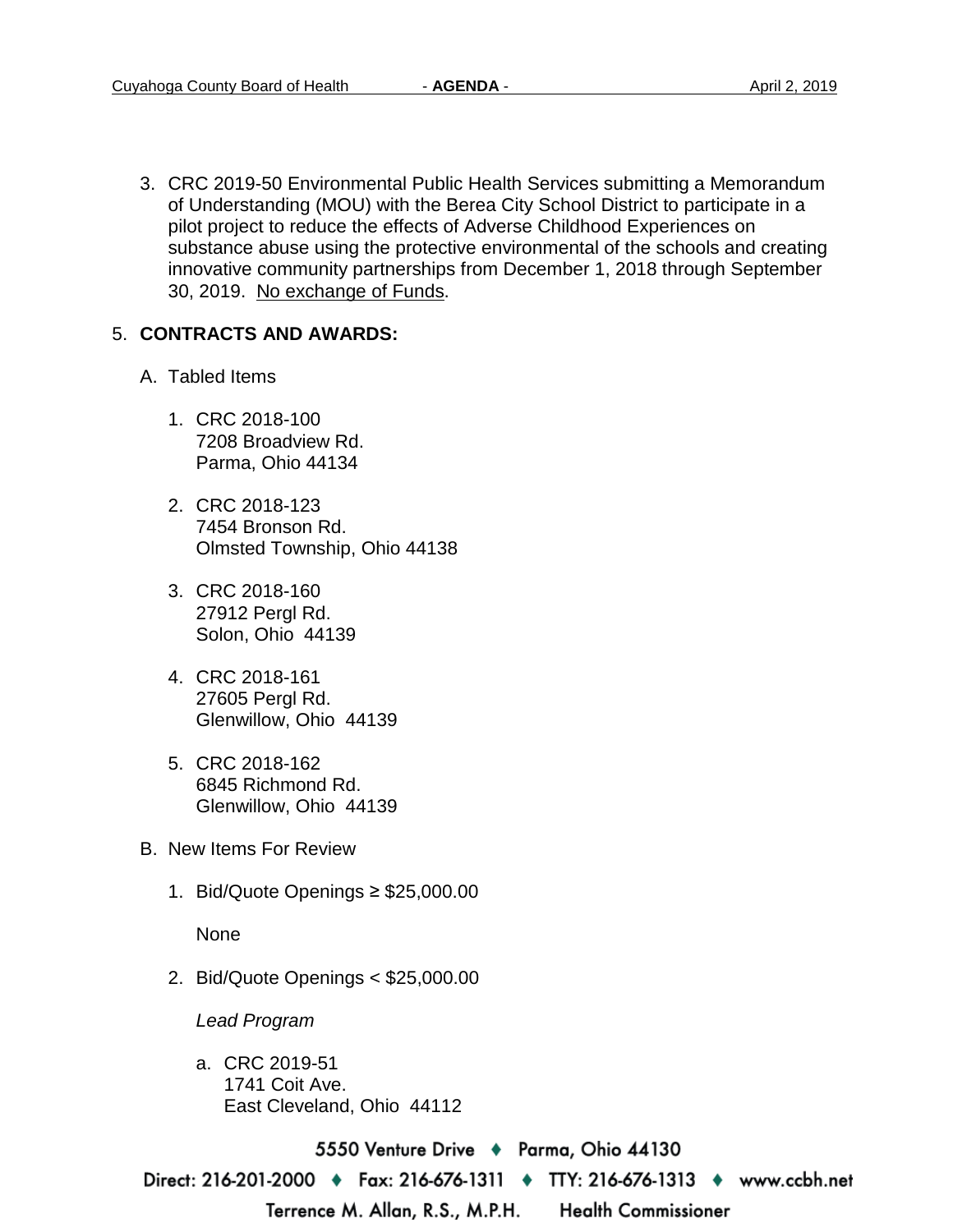- b. CRC 2019-52 1882-1884 Hastings East Cleveland, Ohio 44112
- c. CRC 2019-53 24650 Hawthorne Dr. Euclid, Ohio 44117
- d. CRC 2019-54 9701 Sladden (Up & Down) Garfield Heights., Ohio 44125
- e. CRC 2019-55 10912 Elmwood Garfield Heights, Ohio 44125
- f. CRC 2019-56 12304 Oak Park Blvd. Garfield Heights, Ohio 44125
- g. CRC 2019-57 11424 Bradwell Garfield Heights, Ohio 44125
- h. CRC 2019-58 5042 Henry St. Garfield Heights, Ohio 44125
- i. CRC 2019-59 12821 McCracken Rd. Garfield Heights, Ohio 44125
- j. CRC 2019-60 2050 – 2052 Lewis Dr. Lakewood, Ohio 44107
- k. CRC 2019-61 18114 Scottsdale Shaker Heights, Ohio 44120
- l. CRC 2019-62 4430 Tamalga Dr. South Euclid, Ohio 44121
- 3. Expenditures: Contracts < \$25,000.00

5550 Venture Drive ♦ Parma, Ohio 44130

Direct: 216-201-2000 ♦ Fax: 216-676-1311 ♦ TTY: 216-676-1313 ♦ www.ccbh.net

Terrence M. Allan, R.S., M.P.H.

**Health Commissioner**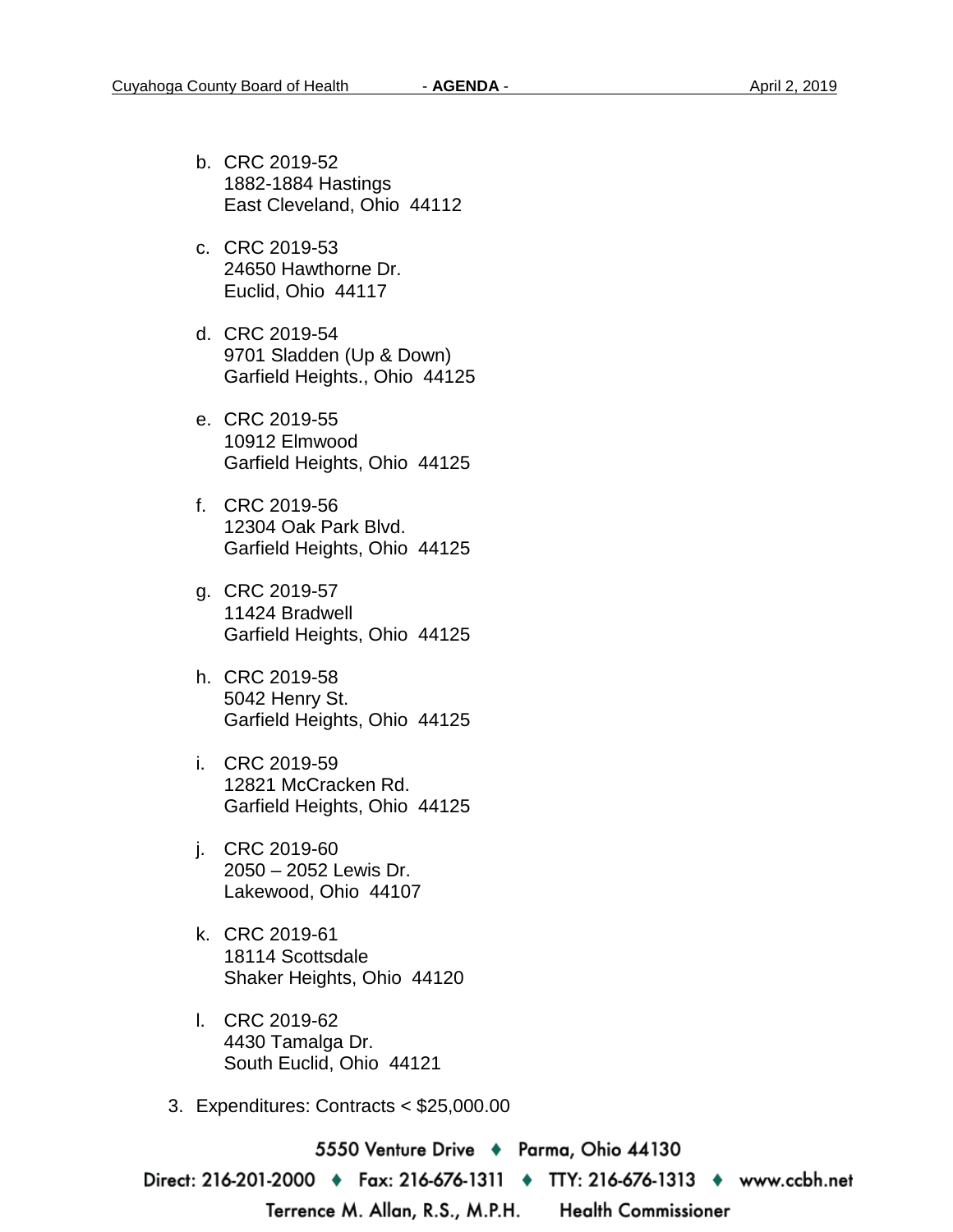a. CRC 2019-63 Environmental Public Health Services submitting an amendment to the contract with KMU Residential LLC (CRC 2018-101) under the Water Pollution Control Loan Fund grant to increase the amount to be paid to KMU Residential from \$5,590.00 to \$7,090.00.

Purpose: To complete additional work found during project completion.

Funding Source: 100% reimbursable through the WPCLF grant

b. CRC 2019-64 Prevention and Wellness Services submitting an addendum to the contract (2018-116 & 2015-151 & 2019-4) with Heidi Harris, MSN, CNP to increase the amount paid to Heidi Harris from \$11,000.00 to \$12,000.00.

Purpose: To serve as the Certified Nurse Practitioner for the Cuyahoga County Board of Health Family Planning Clinic.

Funding Source: 100% reimbursable through the FY2019 RHW grant

c. CRC 2019-65 Prevention and Wellness Services submitting a contract with Lamar Advertising under the Racial and Ethnic Approaches to Community Health (REACH) grant from May 5, 2019 through August 24, 2019. Amount to be paid to Lamar Advertising is not to exceed \$13,760.00.

Purpose: To provide production and advertising to support 2019 REACH activities.

Funding Source: 100% reimbursable through the FY2019 REACH grant

d. CRC 2019-66 Administrative Services submitting an addendum to the contract with Navicure Inc. dba Waystar Health to revise the access use of the products and services provided by Waystar Health and revise the amount to be paid. Fees to be paid to Waystar Health are at the following rates:

> Implementation fee \$250.00 (one time) Enrollment fee per Provider \$60.00 (one time) Annual fee \$250.00 Monthly fee \$129.00 Paper claim processing is at a rate of \$0.53 + \$0.25 per additional page (if necessary)

Purpose: To provide claims management services as the Clearinghouse for CCBH medical billing activity.

5550 Venture Drive + Parma, Ohio 44130 Direct: 216-201-2000 • Fax: 216-676-1311 • TTY: 216-676-1313 • www.ccbh.net Terrence M. Allan, R.S., M.P.H. **Health Commissioner**